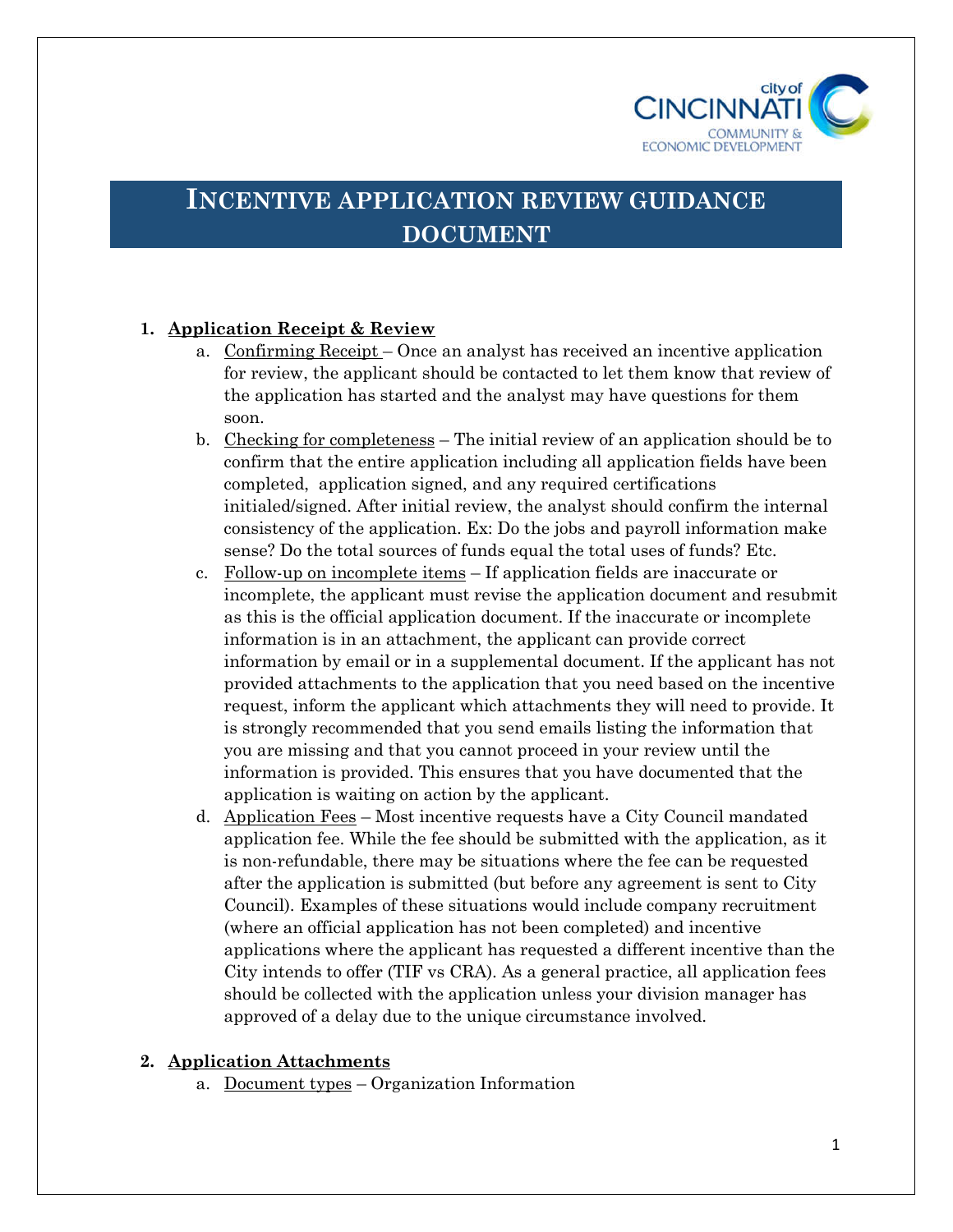- i. Articles of Organization / Articles of Incorporation / Certificate of Partnership – The applicant should be a legal entity recognized in the State of Ohio. The applicant should provide the document from the State of Ohio verifying they are a legal entity in the state. For an LLC this would be Articles of Organization; for a Corporation this would be Articles of Incorporation; and for a Partnership this would be a Certificate of Partnership. Note that out-of-state entities would have a different registration to provide. This will confirm the exact legal entity who is applying for an incentive and prevents the City from drafting a contract with a non-existent entity.
- ii. Corporate Bylaws / Operating Agreement While not required by Ohio law, most organizations will have an agreement that spells out how the organization functions, who makes decisions for the organization and how profits are distributed. This is helpful to understand who controls an entity and who receives the profits from the business.
- iii. Corporate Resolution / Authorization to Sign While the company's operating agreement or bylaws may state who can sign for the company, a Corporate Resolution or Authorization to Sign will state which individual is authorized to bind the company for a specific transaction. This will help confirm that the person signing the incentive agreement for the City has been authorized by the company to bind the company.
- iv. Development Team Resumes The resumes of a development team will include their relevant experience in the field related to the incentive request. This is useful for determining whether the project team has sufficient experience to undertake the project that they are proposing. It's helpful to see if the development group has worked with other Department staff members so they can be used as an internal reference for past performance.
- v. Information on Completed Projects While development team resumes show the individual experience of the principals involved in the applicant project, the information on completed projects should show the projects that the development team has previously completed together.
- b. Document types Review to Determine Financial Need of Incentive
	- i. Real Estate/Business Operating Pro-forma Whether the application is from a developer proposing a real estate project or a business owner requesting loan/grant assistance, an operating pro-forma will show the revenue and expense projections the applicant is making for the project.
	- ii. Sources & Uses of Funds The budget provided by the applicant should show in detail the investment that the applicant is proposing to make and what sources that the applicant intends to use to make the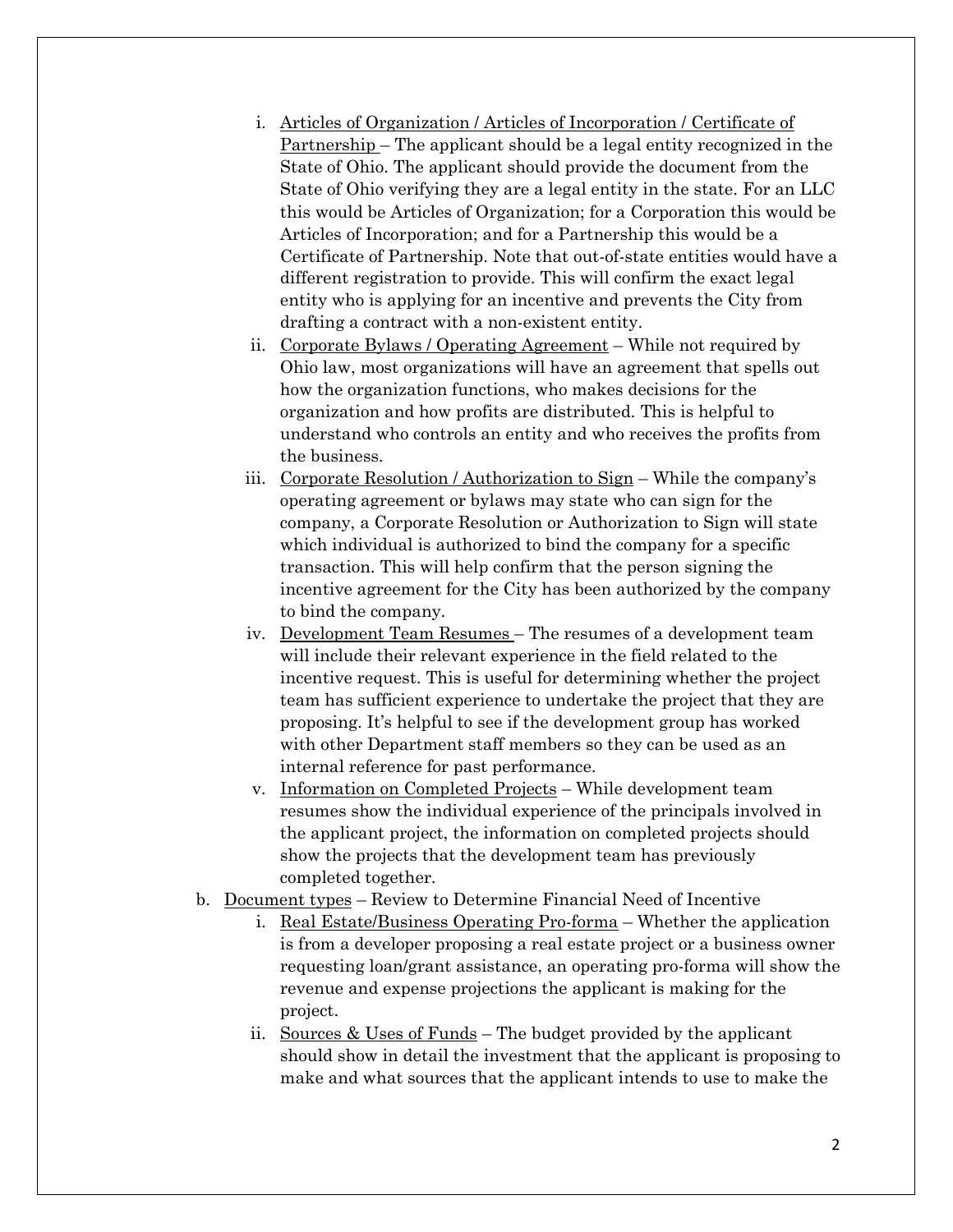investment. A budget that is overly simplified should not be accepted when the application is being reviewed for financial need.

- iii. Evidence of Secured Financing (Bank & Private) Depending on the sources of funds listed in the budget, the applicant should provide evidence of commitment from each of those sources. Whether the applicant provides a bank financing letter or term sheet may depend on the financing institution and how far along the applicant is in their discussions with the lender. The applicant should also be able to provide evidence that they have the equity proposed in their budget with a letter from the financing institution who holds their capital. The form of evidence of secured financing for other sources will depend on the specific source. These documents help confirm that an applicant is financially capable of performing the project that they are proposing.
- iv. Business Tax Returns If the applicant is an existing business, the tax return type will depend on the type of business. The most common types of business returns are the 1120 (C-Corp), 1120s (S-Corp), and 1065 (partnership) and if the owner files the business on their personal return it would be a Schedule C. These returns will show the business expenses as represented to the IRS including personnel costs, owner's compensation, cost of goods, etc. and will be very helpful in determining business viability for a loan. In some cases, it may be best to confirm with City income tax that a company is in good standing with income tax and has filed returns from their City address for the past few years. City income tax returns can also help set a baseline payroll figure for job creation tax credits.
- v. Profit & Loss Statement / Income Statement If the applicant is an existing business, the profit and loss/income statement shows the revenue and expense details for a business for a full year or portion thereof. Similar to tax returns, these documents will show details of how the business is receiving and spending cash for the purposes of determining the appropriateness of an incentive.
- vi. Balance Sheet If the applicant is an existing business, the balance sheet will show the current assets and liabilities of the business. This information is helpful for determining collateral of a business.
- vii. Cost documentation (supporting project "gap") Some incentive application requests will have certain abnormal project costs which are the basis for the incentive application request. In these cases, the applicant should provide contractor cost estimates or other documentation that shows the details of the cost.
- c. Document types Additional Project Information
	- i. Property Legal Description This is the information contained in the property deed(s) where the applicant is requesting a real estate property incentive, or if any of the City agreements/docs will require a legal description (mortgages, covenants, easements, TIF ordinance,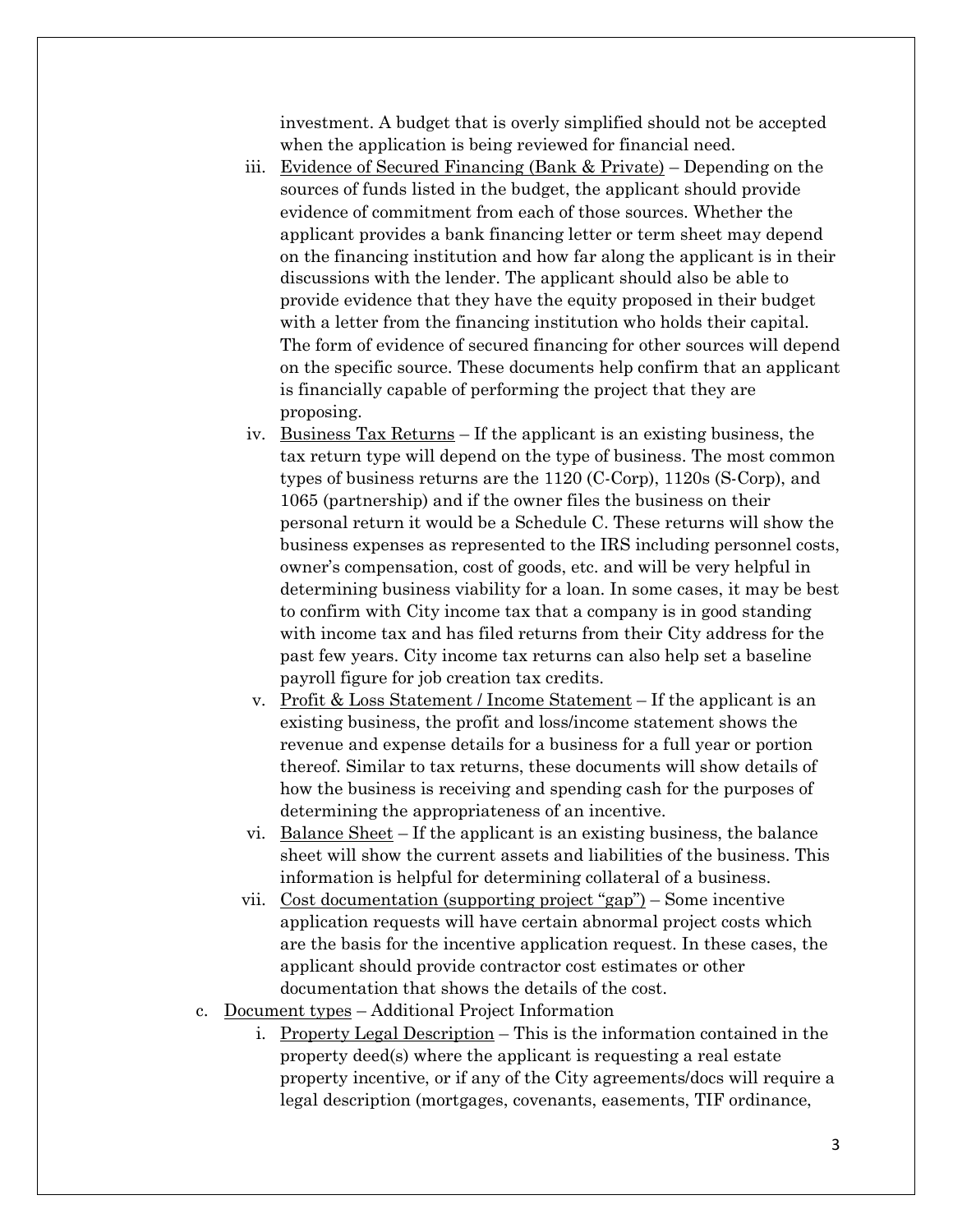etc). A legal description is obtained either through the deed for an existing property or by a survey for a new consolidated parcel to be created. The burden is on the applicant to provide the legal description when necessary. For property-based incentives, the legal description is included in the contract and it saves time in the contract drafting process if this information can be provided with the application.

- ii. Proposed Renderings These are computer images by an architect or designer of the proposed project as built. While not every applicant will pay for a rendering of their project to be created, project renderings are useful to provide visual depictions of the proposed project to City Council and the public.
- iii. <u>Development Site Plan</u> This is a plan of how the building(s) will be laid out and will usually include a breakdown of each floor (if different). This helps to show the layout of the project as proposed and may help explain additional costs in the budget (ex: a building layout must be completely changed in reuse).
- iv. Documentation of LEED or other certification pursuit If the applicant is pursuing an environmental designation that requires registration prior to construction, they would provide this registration. This supports an applicant's request for an incentive based on an environmental designation.
- v. Documentation of Community Support If the applicant has already received support from community organizations, they should provide the letters of support and/or CBA (sometimes applicable) from those organizations. This is helpful to show that the project has the support of the community prior to consideration by City Council.
- vi. Company Employment Information The applicant may need to provide more granular employment information than the application document contains. An attachment may show additional information on job roles, salaries, current locations, current residences, etc. and may be helpful to determining the appropriate incentive offer.
- vii. Verification of tenant/end user commitment If the applicant is a developer who is relying on a company to lease the space prior to commencing construction, it is important to understand the commitment level of the tenant. While commitment of an tenant is not required, it helps determine the most advantageous proposal in a competitive process as well as whether or not a proposal is viable or realistic.
- viii. Market Feasibility Stud(ies) Part of gauging whether the applicant's proposal is economically feasible is to review any market studies that they have conducted for their lender to support the project. These may include hotel studies to prove room demand and residential studies to prove rents within an area.
	- ix. Evidence of Site Control The applicant must have evidence of site control of the property or an adequate plan to obtain site control by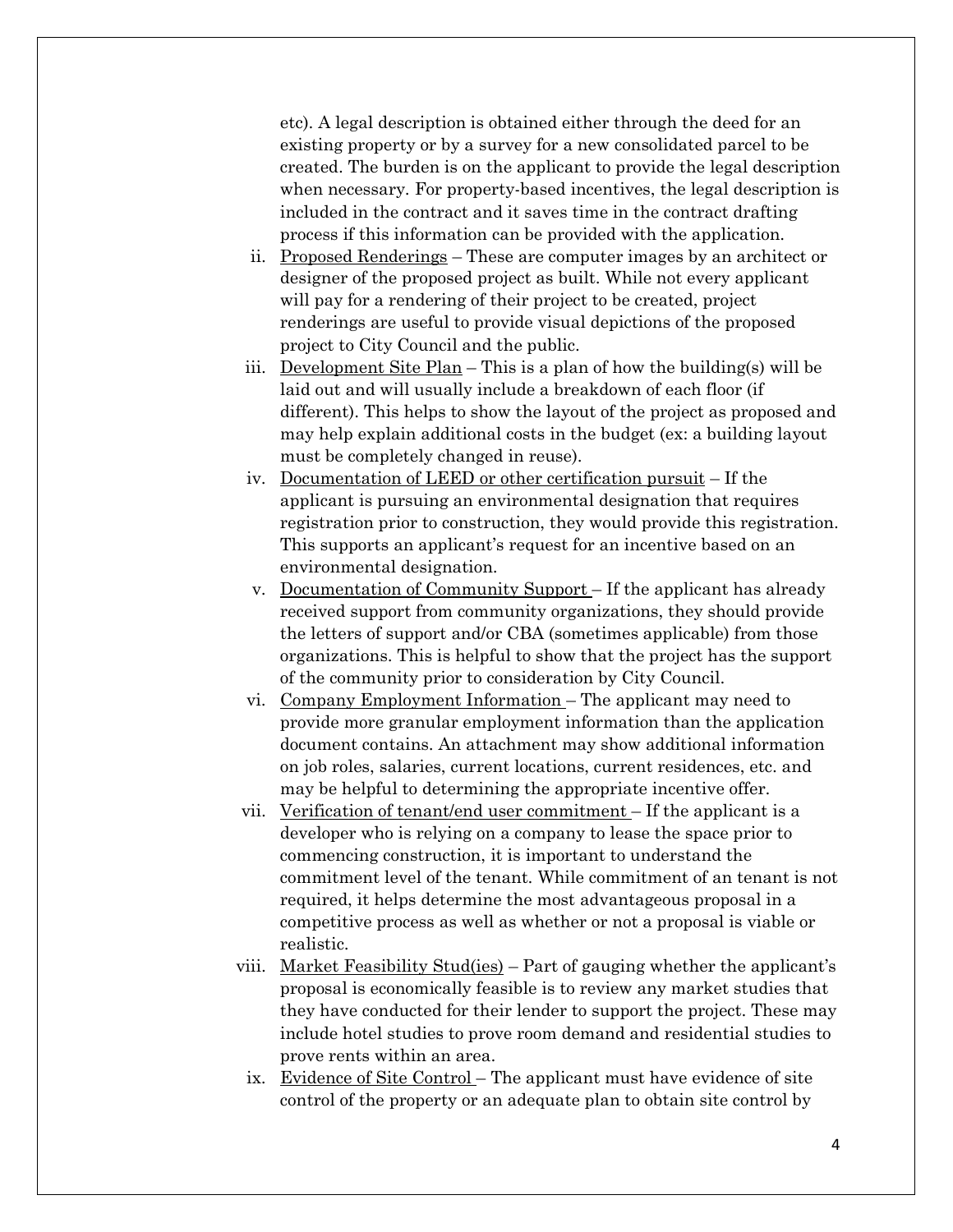the time an agreement would be executed. If the applicant does have site control, then a deed may be submitted. Otherwise the applicant must present a plausible plan to acquire site control within an acceptable timeframe. This could come in the form of a deed, purchase option, lease agreement, or other similar document

- d. How to determine necessary attachments to application?
	- i. Organization Information At minimum, the City needs to know the legal entity it will be contracting with and who is authorized to sign. Information on the project team and their past experience is recommended. In rare circumstances, the City may need information on how the entity is structured and who controls the entity.
	- ii. Financial Need Review At minimum the applicant should be providing a budget with their sources and uses of funds to complete the capital project along with evidence of the private financing they have secured. An operating pro-forma is required to determine the financial need of an applicant if the offer is to be based on financial need to make the investment. Note that the tax returns, profit & loss statement, and balance sheet would only be requested in the rare circumstance that a business is requesting a loan or other direct subsidy.
	- iii. Additional Project Information A legal description is needed for all property tax incentives. If an applicant has a site plan, project rendering or community support letter, those should be provided with the application. If the company is pursuing LEED certification for a CRA application, that registration should be provided.

#### **3. Incentive Timeline**

- a. Collecting a complete application & supporting documents (timing dependent on applicant)
	- i. Until the CED receives a complete incentive application with all necessary supporting documents, CED is under no time constraint to act on the application.
	- ii. It's important to quickly review submitted materials (within 2-3 days of receipt) and let applicants know of what documents/information they are still missing. Email is preferred correspondence, so you can document notification of missing items if an applicant is concerned about timely response to the application. Each time you receive new information for an application, you should respond with further questions or confirmation of receipt within 2-3 days.
- b. Application review and offer approval by CED (4 weeks)
	- i. Once staff has received and reviewed all application materials and reviewed CED policies on the relevant incentives requested, reviewer will discuss with their manager and craft a recommendation for Director approval.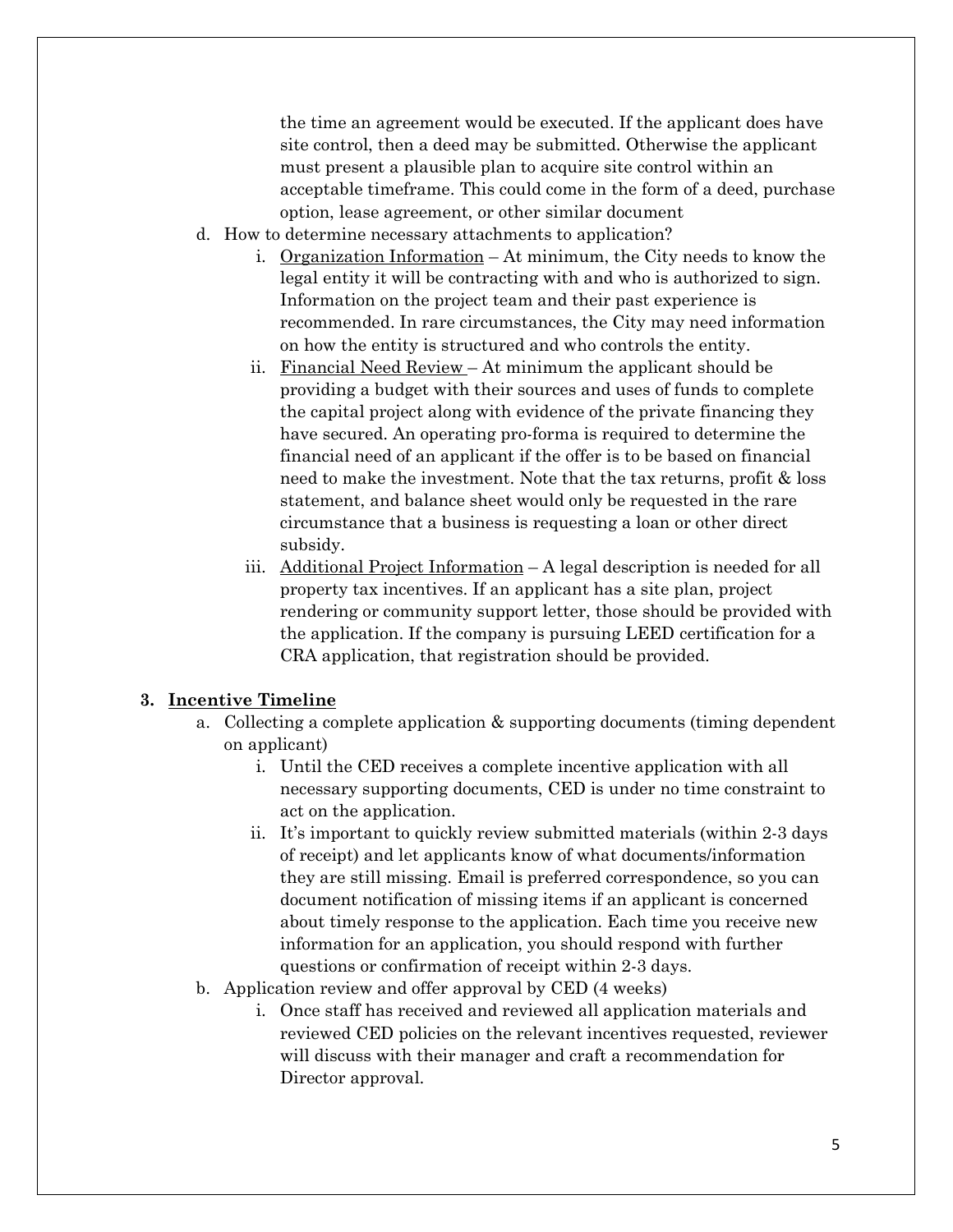- ii. Staff may also utilize services of NDC as a second review of the application materials to confirm CED position on the appropriate level of incentive.
- c. Sending an offer or denial to an applicant– Optional
	- i. Once CED Director has approved of an incentive offer, an offer letter can be crafted to notify the applicant of the incentive CED intends to propose to City Council. Note that offer letters are not required.
	- ii. Offer letters should be signed by Director.
	- iii. If an applicant is not eligible for an incentive, a denial letter should be drafted for signature by the Director as soon as ineligibility has been determined. The denial letter should be run by Law before being sent out and should provide a reason for denial. Note that application fees are generally non-refundable.
- d. Obtaining legal agreements & ordinance
	- i. Once the offer letter has been received and accepted by the applicant, a Request for Legal Services (RLS) should be sent to Law including the accepted offer letter and all application materials received. (See the RLS Standard Operating Procedure for instructions on submitting an RLS.)
	- ii. If timing is a concern, CED staff should request that their manager prioritize the RLS with Law.
- e. Council Approval process
	- i. From City Manager Approval to passage by full Council is approx. 4 weeks. Consult the council approval process guide for details on required meetings.

## **4. Offer Letters/Term Sheets**

- a. When are they useful?
	- i. Offer letters and term sheets are useful in confirming CED's official offer to a business and the business's initial acceptance of that offer.
	- ii. Offer letters are best suited for simple incentives like CRA tax abatements and JCTCs.
	- iii. Term sheets are better suited for complicated financing structures like construction loans (NOFA) and tax increment financing structures.
	- iv. Term sheets can simplify the drafting of development agreements by listing all relevant deal points at a high level and save time in later negotiations.
- b. What should they include??
	- i. Offer letters should include: the rate and term of the incentive, a post incentive retention term (if any), the contingencies of the incentive (Company commitments to investment, jobs and payroll; Council approval etc.), and the date by which the offer must be accepted.
	- ii. Term sheets can cover more complex issues like financing terms, involvement of additional parties (Port Authority), and coordination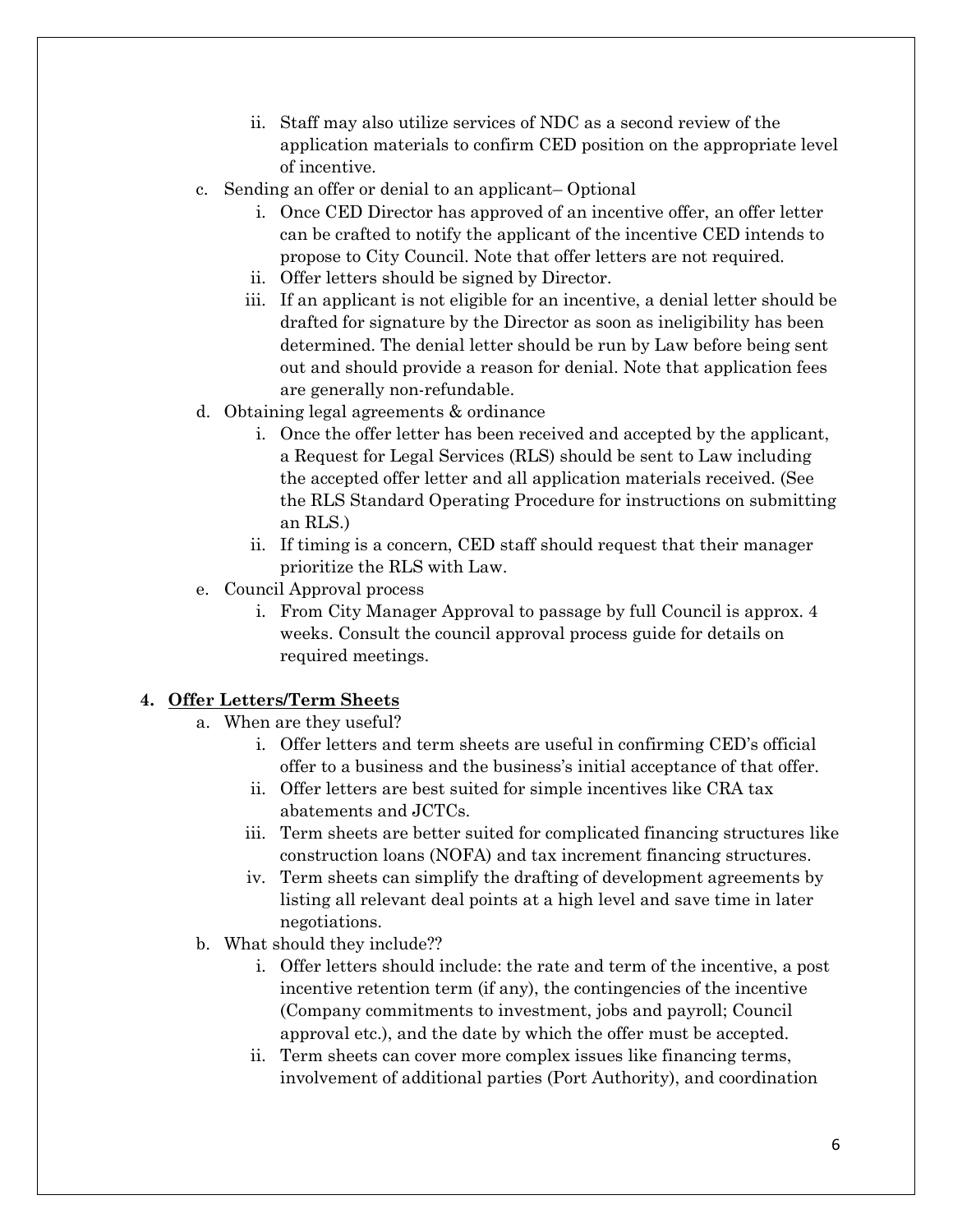with other City Departments, in addition to the basic information included in an offer letter.

## **5. Incentive-Specific Diligence Items**

- a. Pre-Council:
	- i. Required Notifications for CRAs for Businesses moving from outside Cincinnati – The Ohio Revised Code Section 3735.673 requires that if a business is relocating from another Ohio jurisdiction to receive a CRA abatement, that the City must notify that jurisdiction of the City's intent to enter into a CRA agreement with the company prior to consideration of the legislation by City Council. CED has a form letter for this notification when it is applicable. It is best to make your applicant aware of this requirement when it applies before you send the notice.
	- ii. Required Notification of CPS for CRAs and TIFs The City's master agreement with Cincinnati Public Schools requires notification by the City of incentives prior to their consideration by City Council. Law has provided a template letter to send to CPS with the draft agreement attached.
	- iii. Planning Commission for real estate transfers/leases Planning Commission is required to approve of real estate sales and leases (including conveyance-reconveyance transactions for TIF) prior to consideration of the legislation by City Council. Planning Commission must normally occur before the ordinance is introduced to City Council. To get on the Planning Department agenda, send an email to the designated Planning Department representative (as identified by your Division Manager) with details about the real estate sale or lease and a request to be on the agenda. Generally these requests must be submitted 16 days in advance of the next Planning Commission meeting.
- b. Post-Council
	- i. Required ODSA application fee  $(CRA)$  Due to the time between an initial application and Council approval, the check for ODSA should not be submitted to the City by the applicant until after Council approval to ensure the check does not expire before the City sends it to ODSA.
	- ii. Required School Board PILOT Agreement (CRA) The School Board PILOT boilerplate should be revised appropriately and sent to the company for signature of two original copies. These can be submitted to the staff in Monitoring and Compliance, who will send the originals to the school board for signature, and return one to the Company when it is signed.
	- iii. VTICA (if required for CRA) Two originals of the Voluntary Tax Incentive Contribution Agreement (VTICA) should be signed by the company. They can be submitted to the staff in Monitoring and